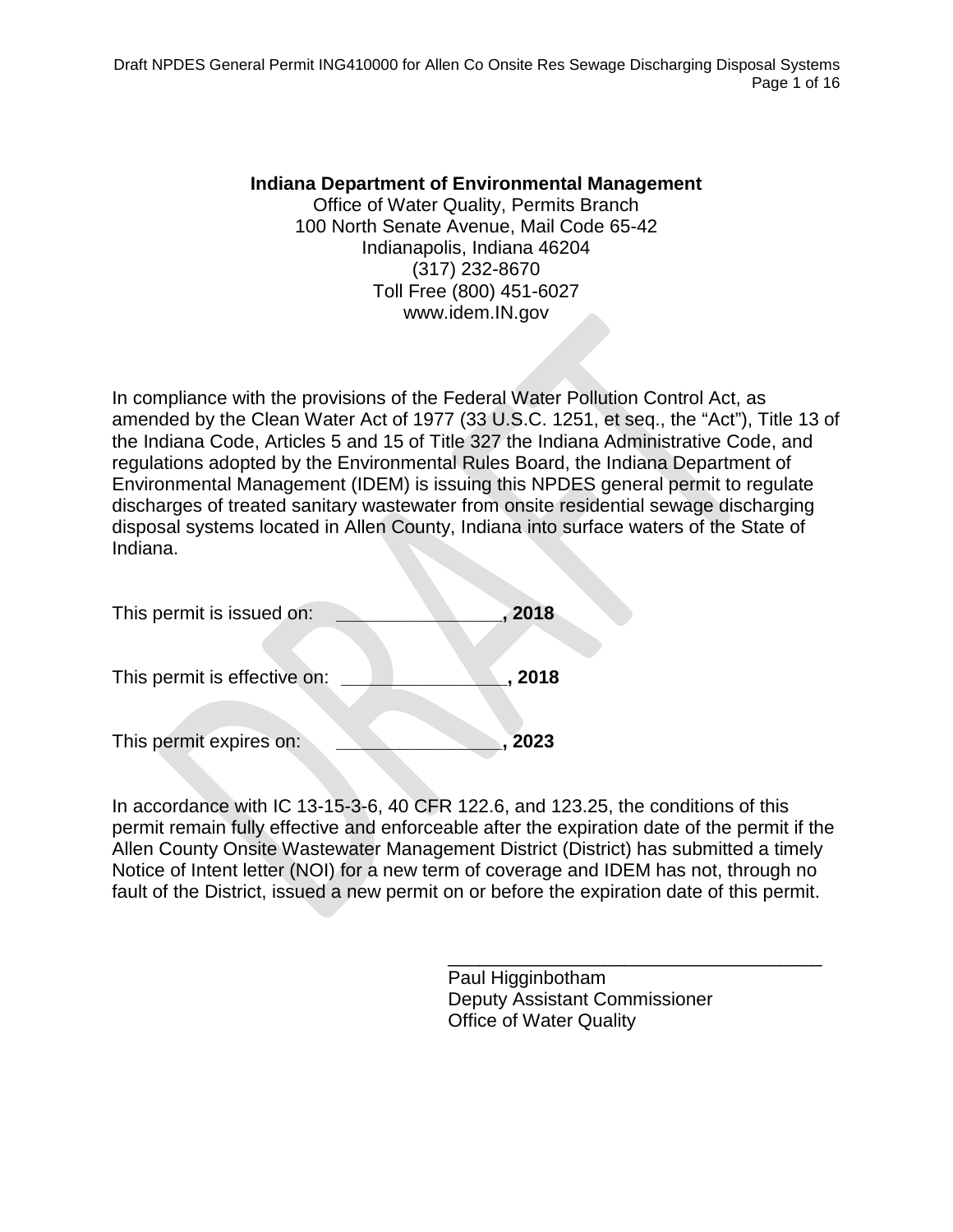# **Table of Contents**

| 1.1 |               |  |
|-----|---------------|--|
| 1.2 |               |  |
| 1.3 |               |  |
|     |               |  |
| 2.1 |               |  |
| 2.2 |               |  |
|     |               |  |
| 3.1 |               |  |
| 3.2 |               |  |
| 3.3 |               |  |
| 3.4 |               |  |
| 3.5 |               |  |
| 3.6 |               |  |
| 3.7 |               |  |
| 3.8 |               |  |
| 3.9 |               |  |
|     |               |  |
| 4.1 | NOI Format 11 |  |
| 4.2 |               |  |
| 4.3 |               |  |
| 4.4 |               |  |
|     |               |  |
|     |               |  |
| 6.1 |               |  |
| 6.2 |               |  |
| 6.3 |               |  |
| 6.4 |               |  |
| 6.5 |               |  |
| 6.6 |               |  |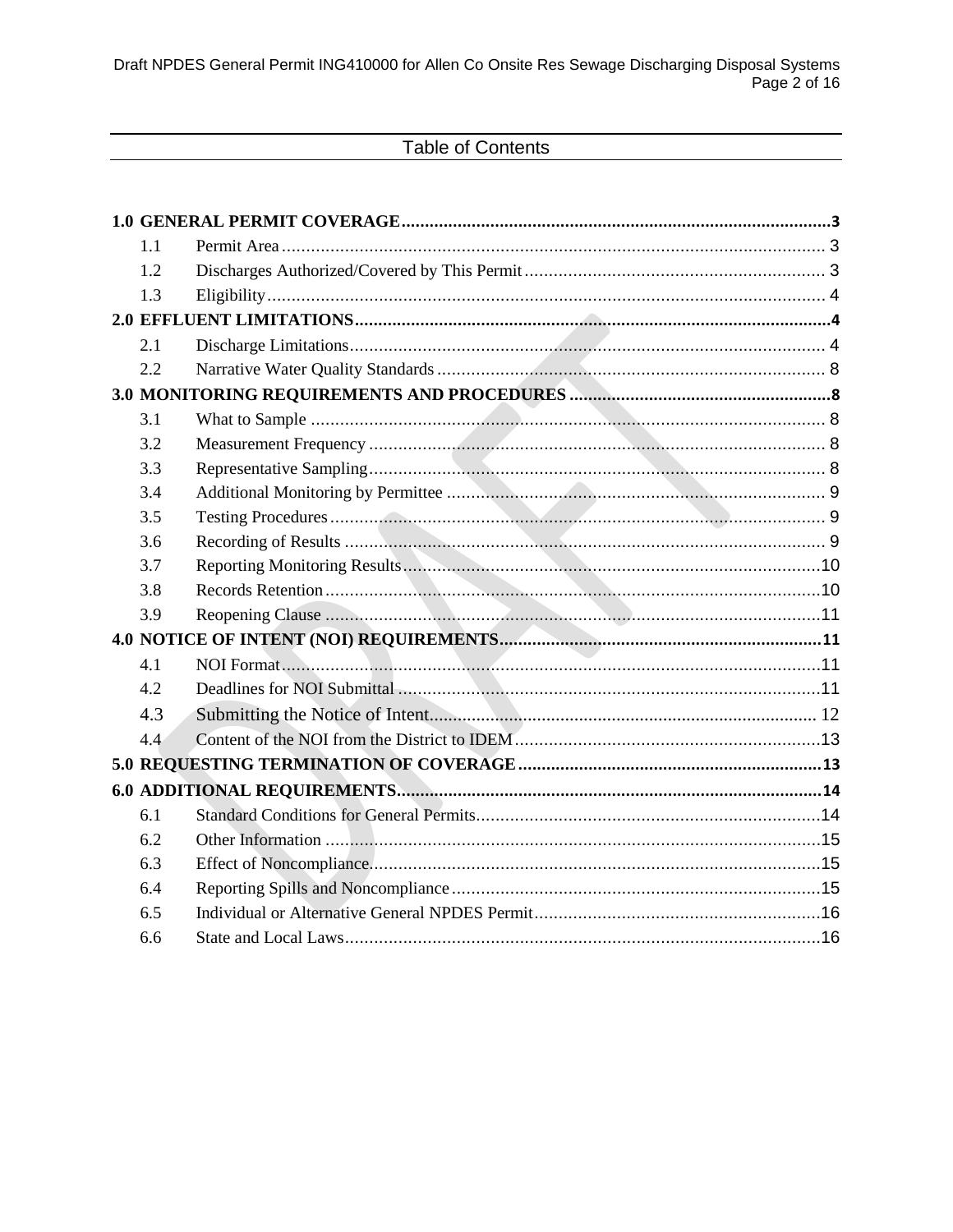## <span id="page-2-0"></span>**1.0 GENERAL PERMIT COVERAGE**

#### <span id="page-2-1"></span>1.1 Permit Area

As established by IC 36-11, this general permit for onsite residential sewage discharging disposal systems covers Indiana counties with a population of greater than 300,000 but fewer than 400,000 people (Allen County) in the State of Indiana.

#### <span id="page-2-2"></span>1.2 Discharges Authorized/Covered by This Permit

This general permit covers any new or existing discharges of treated sanitary wastewater from onsite residential sewage discharging disposal systems located within the Allen County Onsite Wastewater Management District that have been installed to repair or replace a sewage disposal system that fails to meet public health and environmental standards and for which an operating permit has been issued pursuant to IC 13-18-12-9. Such systems shall discharge one thousand (1,000) gallons or less per day of treated sanitary wastewater.

This National Pollutant Discharge Elimination System (NPDES) general permit shall be in effect for a term of five (5) years. In order to obtain authorization to discharge under this permit, a homeowner must first have followed the statutory and local ordinance requirements of the Fort Wayne – Allen County Department of Health and the Allen County Onsite Wastewater Management District (hereinafter referred to as the "District"). Once the homeowner receives approval from the Department of Health to install an onsite residential sewage discharging disposal system, the homeowner must submit a Notice of Intent (NOI) to the District to become a member of the District and to affirm their intent to abide by the terms and conditions of this general permit. The District must file a Notice of Intent to IDEM which includes a complete listing of all residences in the County which have active onsite residential sewage discharging disposal systems.

Except as provided in Section 1.3, when a Notice of Intent (NOI) is submitted to IDEM by the District as set forth in Section 4.0 below, a homeowner is permitted to discharge treated sanitary wastewater from onsite residential sewage discharging disposal systems to surface waters of the state in accordance with the terms of this general permit. This authorization to discharge shall become effective on the effective date of the general permit. Any discharges of sanitary wastewater from these systems to a surface water of the state not permitted under this general permit or by an individual permit are unlawful.

The District and its members (homeowners) who are covered by this general permit will remain covered under this permit until the earliest of the following:

a) The District receives authorization for coverage under a reissued or replacement version of this permit; or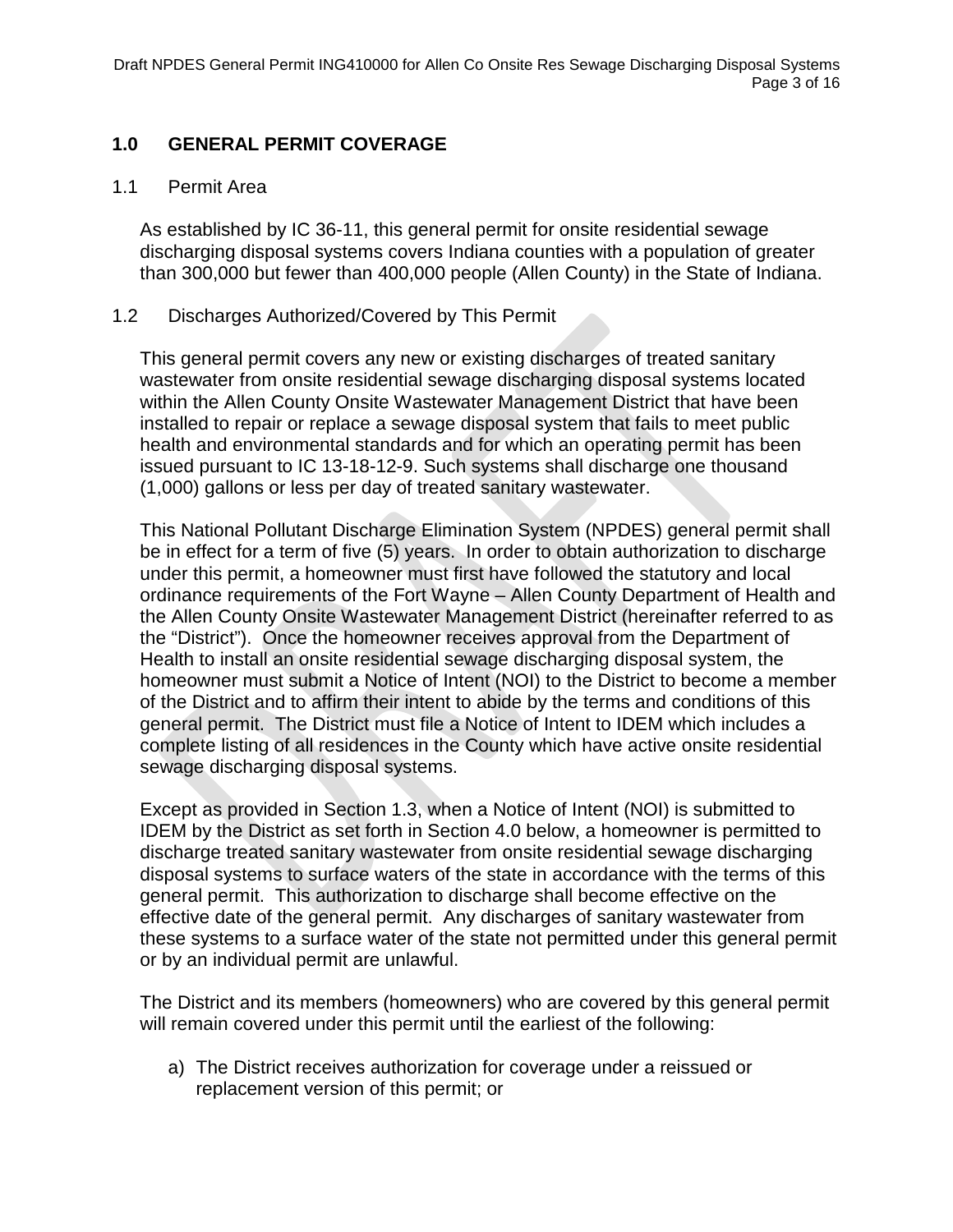- b) IDEM's receipt of the District's submittal of a Notice of Termination (see Section 5.0); or
- c) Issuance or modification of an individual permit for the discharges covered by this general permit; or
- d) A final decision by IDEM either to revoke or to not reissue this general permit, at which time IDEM will identify a reasonable time period for the District and/or its covered dischargers to seek coverage under an alternative general permit or an individual permit. Coverage under this permit will terminate at the end of this identified time period.
- <span id="page-3-0"></span>1.3 Eligibility
	- a) This general permit covers discharges comprised solely of wastewater from onsite residential sewage discharging disposal systems to surface waters of the state, except as limited in paragraph b below.
	- b) Limitations on Coverage. The following discharges are not authorized by this permit:
		- 1) direct discharges into waters that are designated as an Outstanding National Resource Water (ONRW) defined at IC 13-11-2-149.5; and
		- 2) discharges to a receiving stream when the discharge results in an increase in the ambient concentration of a pollutant which contributes to the impairment of the receiving stream for that pollutant as identified on the current 303(d) list of impaired waters.

## <span id="page-3-1"></span>**2.0 EFFLUENT LIMITATIONS**

The District and its covered members must control discharges as necessary to meet numeric and narrative water quality standards in the receiving water for any discharges authorized by this permit, with compliance required upon commencement of the discharge.

- <span id="page-3-2"></span>2.1 Discharge Limitations
	- (a) Numeric Effluent Limitations

|                       | <b>Quality or Concentration</b> |               |            | <b>Monitoring Requirements</b>  |                   |  |  |
|-----------------------|---------------------------------|---------------|------------|---------------------------------|-------------------|--|--|
| Parameter             | Daily minimum                   | Daily maximum | Units      | Measurement frequel Sample type |                   |  |  |
| Effluent Flow [1]     |                                 | Report        | <b>GPD</b> | 1 x monthly                     | 24-hour Total [1] |  |  |
| CBOD <sub>5</sub>     | $\sim$ $\sim$                   | 15            | mq/l       | 2 x annually                    | Grab              |  |  |
| <b>Total Residual</b> |                                 | 0.02          | mg/l       | 1 x quarterly                   | Grab              |  |  |
| Chlorine [5][6]       |                                 |               |            |                                 |                   |  |  |
| (LOQ=<0.06 mg/l)      |                                 |               |            |                                 |                   |  |  |
| <b>TSS</b>            |                                 | 18            | mg/l       | 2 x annually                    | Grab              |  |  |

#### Table 1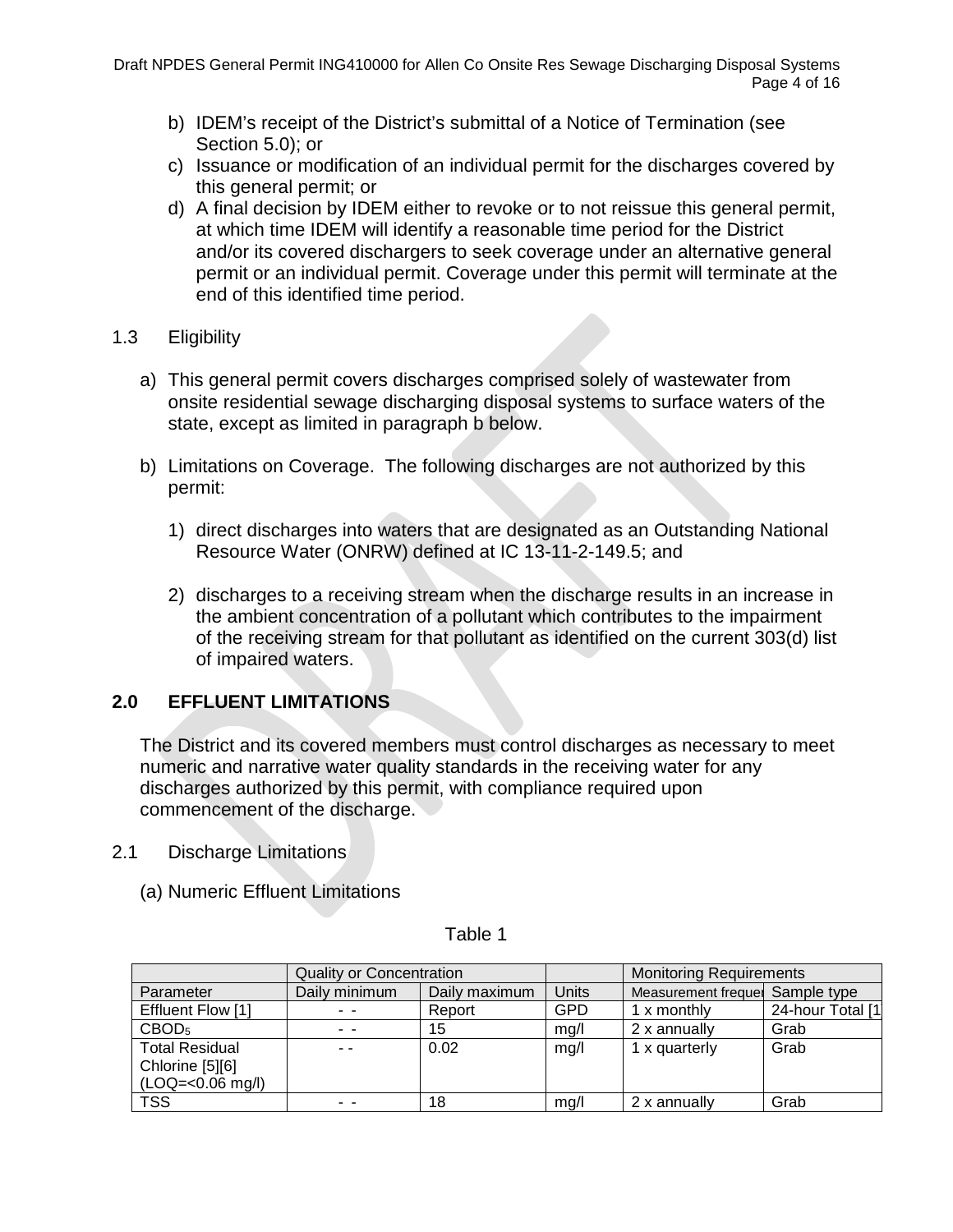Draft NPDES General Permit ING410000 for Allen Co Onsite Res Sewage Discharging Disposal Systems Page 5 of 16

| Temperature         | Report           | Report | ∘C        | 2 x annually  | Grab |
|---------------------|------------------|--------|-----------|---------------|------|
| Ammonia-nitrogen    | - -              |        | mg/l      | 2 x annually  | Grab |
| рH                  | 6.0              | 9.0    | s.u.      | 2 x annually  | Grab |
| Dissolved Oxygen[2] |                  |        |           | 2 x annually  | Grab |
| Winter [3]          | 5.0              |        | mg/l      |               |      |
| Summer [4]          | See footnote [7] |        |           |               |      |
| E. coli             | - -              | 235    | Colonies/ | 1 x quarterly | Grab |
|                     |                  |        | 100 ml    |               |      |

- [1] Flow monitoring and reporting is required. Flows may be estimated.
- [2] Dissolved oxygen must be monitored once during the winter monitoring period, and once during the summer monitoring period.
- [3] Winter limitations apply from December 1 through April 30 of each year.
- [4] Summer limitations apply from May 1 through November 30 of each year.
- [5] The daily maximum water quality based effluent limit (WQBEL) for chlorine is greater than or equal to the limit of detection (LOD) but less than the limit of quantitation (LOQ) as defined below, which is specified in the permit. Compliance with the daily maximum limit will be demonstrated if the observed effluent concentrations are less than the LOQ.

| <b>Test Method</b> | <b>LOD</b>  | LOQ         |
|--------------------|-------------|-------------|
| 4500-CI-D          | $0.02$ mg/l | $0.06$ mg/l |
| 4500-CI-E          | $0.02$ mg/l | $0.06$ mg/l |
| 4500-CI-G          | $0.02$ mg/l | $0.06$ mg/l |
|                    |             |             |

Case-Specific LOD/LOQ

The permittee may determine a case-specific LOD or LOQ using the analytical method specified above, or any other test method which is approved by IDEM prior to use. The LOD shall be derived by the procedure specified for method detection limits contained in 40 CFR Part 136, and the LOQ shall be equal to 3.18 times the LOD. Other methods may be used if first approved by IDEM.

- [6] Disinfection of the effluent is required. If chlorine is used as a disinfectant, the residual prior to dechlorination shall be maintained at a minimum of 0.5 mg/l at all times. Dechlorination is required such that the concentration of residual chlorine does not exceed the limit of quantification of 0.06 mg/l.
- [7] During the summer monitoring period, the dissolved oxygen concentration shall not be less than fifty percent (50%) of saturation as determined by Table 2 as follows: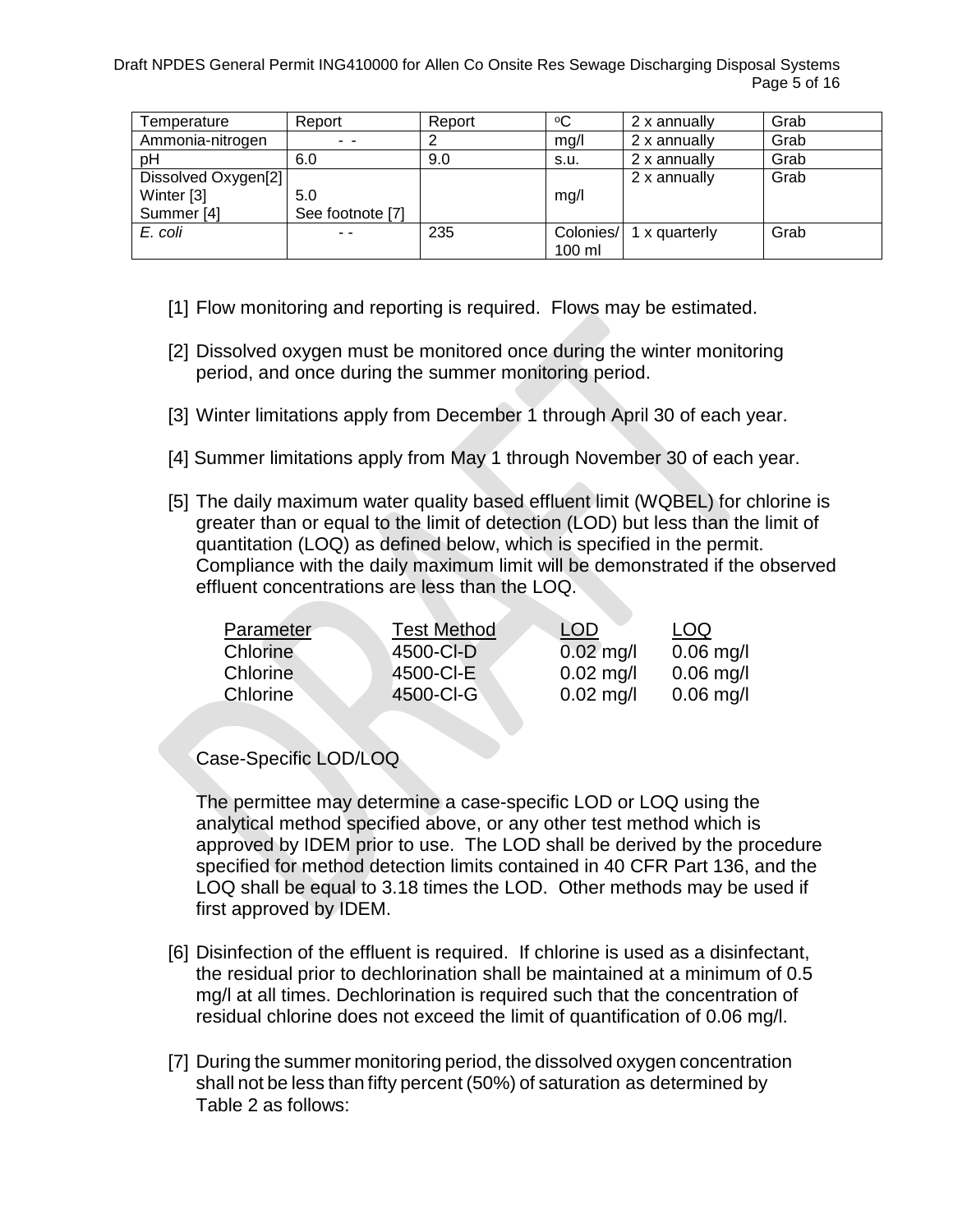Table 2 No one (1) sample shall be less than 4.0 mg/l.

| $\blacksquare$ remperature in $\Omega$ | 18.0  | 18.5  | 19.0  | 19.5   | 20.0  | 20.5  | $\mathcal{L}$<br>21.0    | $\mathbf{a}$<br>- 11<br>- | 220<br>ZZ.U | $\sim$ $\sim$<br>22.J | 23.0              | $\sim$ $\sim$<br>د.ب | 24.0      | 24.5 | 25.0 | つら ら<br>د.ب | 26.0  |
|----------------------------------------|-------|-------|-------|--------|-------|-------|--------------------------|---------------------------|-------------|-----------------------|-------------------|----------------------|-----------|------|------|-------------|-------|
| $D.O.$ ma/l                            | 4.703 | 4.654 | 4.606 | 955، ⊦ | 4.513 | 4.467 | 100<br>4.42 <sub>4</sub> | 4.378                     | 4.335       | .293                  | 4.25 <sup>1</sup> | 210                  | .169<br>- | .129 | 090، | 4.05''      | 4.012 |
|                                        |       |       |       |        |       |       |                          |                           |             |                       |                   |                      |           |      |      |             |       |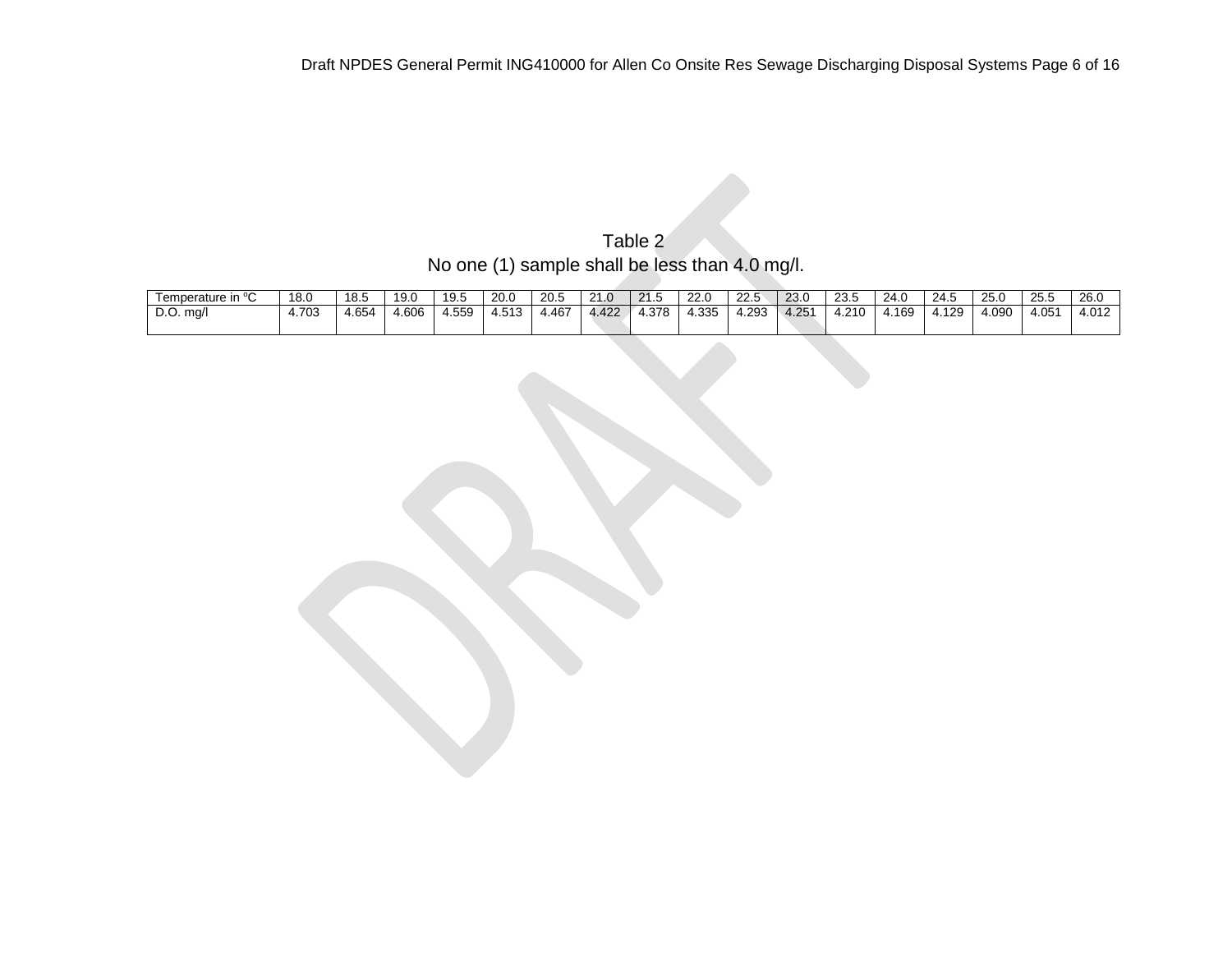- (b) Samples and measurements required by this general permit shall:
	- (1) be representative of the volume and nature of the monitored discharge flow;
	- (2) be taken at times that reflect the full range of effluent parameters normally expected to be present;
	- (3) be taken at times that represent seasonal variability unless otherwise approved by the commissioner;
	- (4) not be taken at times or in a manner to avoid showing elevated levels of any parameter; and
	- (5) be analyzed by a laboratory using approved methods.
- (c) The homeowner or the homeowner's certified service provider shall visually inspect the system at least one (1) time each month and complete a visual inspection form provided by the District. Completed visual inspection forms shall be maintained by the owner of the system and made available for inspection by the District or IDEM. If the person inspecting the system discovers any problem in the operation or maintenance of the system, the person shall contact the District immediately.
- (d) The analytical results of monitoring required by this general permit shall be reported as follows:
	- (1) The homeowner or the homeowner's certified service provider shall submit to the District the required analytical results on or before the twenty-eighth day of the month following the month in which the samples were collected.
	- (2) The District shall submit to the Department on a semiannual basis the sampling results for all of the onsite residential sewage discharging disposal systems that are regulated under this general permit.
	- (3) Monitoring results shall be submitted to the Department on forms provided by the department.
- (e) If the results of any compliance monitoring show an exceedance of an effluent limitation under this section, a confirmation test must be conducted for each exceeded limitation no later than thirty (30) days from the date that the original sample was taken. Results of the confirmation sampling must be submitted to the District as soon as received but in no case later than seven (7) days after receipt of the sampling results. A confirmation test must be conducted every thirty (30) days until the effluent limitation is met.
- (f) If two (2) consecutive sampling results, including the confirmation samples required under subsection (e), exceed an effluent limitation, the District must submit a corrective action plan to the department within thirty (30) days of receipt of results of the second sample. The plan shall include information on corrective action taken to ensure compliance with each exceeded limitation and a plan to ensure future compliance with the limitation.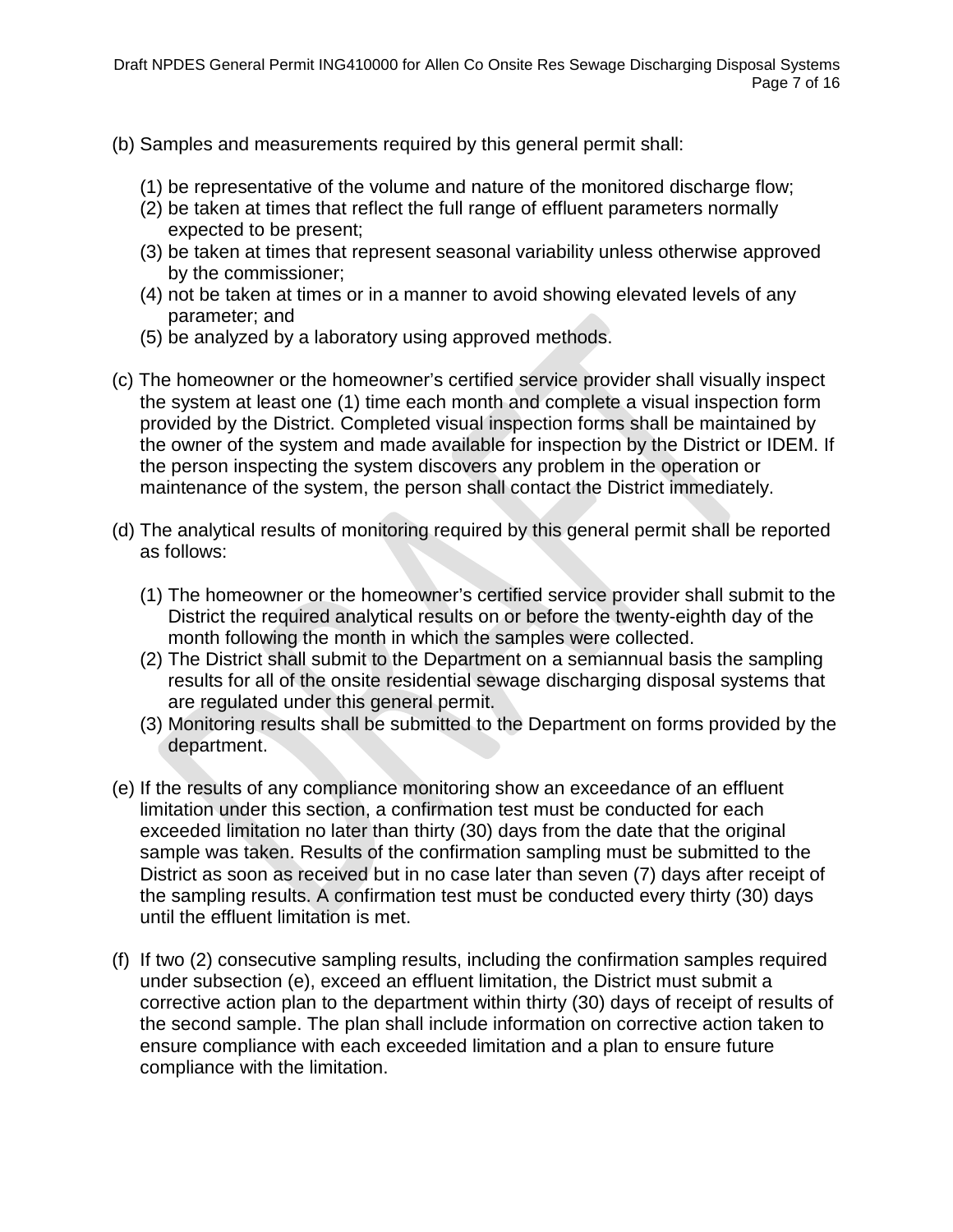- <span id="page-7-0"></span>2.2 Narrative Water Quality Standards
	- a) The discharge shall not contain substances, materials, floating debris, oil, scum, or other pollutants that will settle to form putrescent or otherwise objectionable deposits;
	- b) The discharge shall not contain substances that are in amounts sufficient to be unsightly or deleterious;
	- c) The discharge shall not contain oil or other substances that produce color, visible oil sheen, odor, or other conditions in such degree as to create a nuisance;
	- d) The discharge shall not contain substances which are in amounts sufficient to be acutely toxic to, or to otherwise severely injure or kill aquatic life, other animals, plants, or humans;
	- e) The discharge shall not contain substances which are in concentrations or combinations that will cause or contribute to the growth of aquatic plants or algae to such a degree as to create a nuisance, be unsightly, or otherwise impair the designated uses.

## <span id="page-7-1"></span>**3.0 MONITORING REQUIREMENTS AND PROCEDURES**

<span id="page-7-2"></span>3.1 What to Sample

Samples shall be taken in accordance with the sample type specified in Section 2.1 of this general permit. The Commissioner may require the District to sample for additional parameters. When this becomes the case, the District shall be notified in writing and given the reasons for the additional sampling requirement.

#### <span id="page-7-3"></span>3.2 Measurement Frequency

Measurement frequency of each parameter is identified in Section 2.1 above. The Commissioner may require the District to conduct more frequent measurement of one or more of these parameters. When this becomes the case, the District shall be notified in writing and given the reasons for the more frequent sampling requirement.

#### <span id="page-7-4"></span>3.3 Representative Sampling

Samples and measurements taken in compliance with the monitoring requirements specified above shall be representative of the volume and nature of the discharge. The samples and measurements shall be taken prior to mixing with any other waters and prior to discharging to the receiving stream.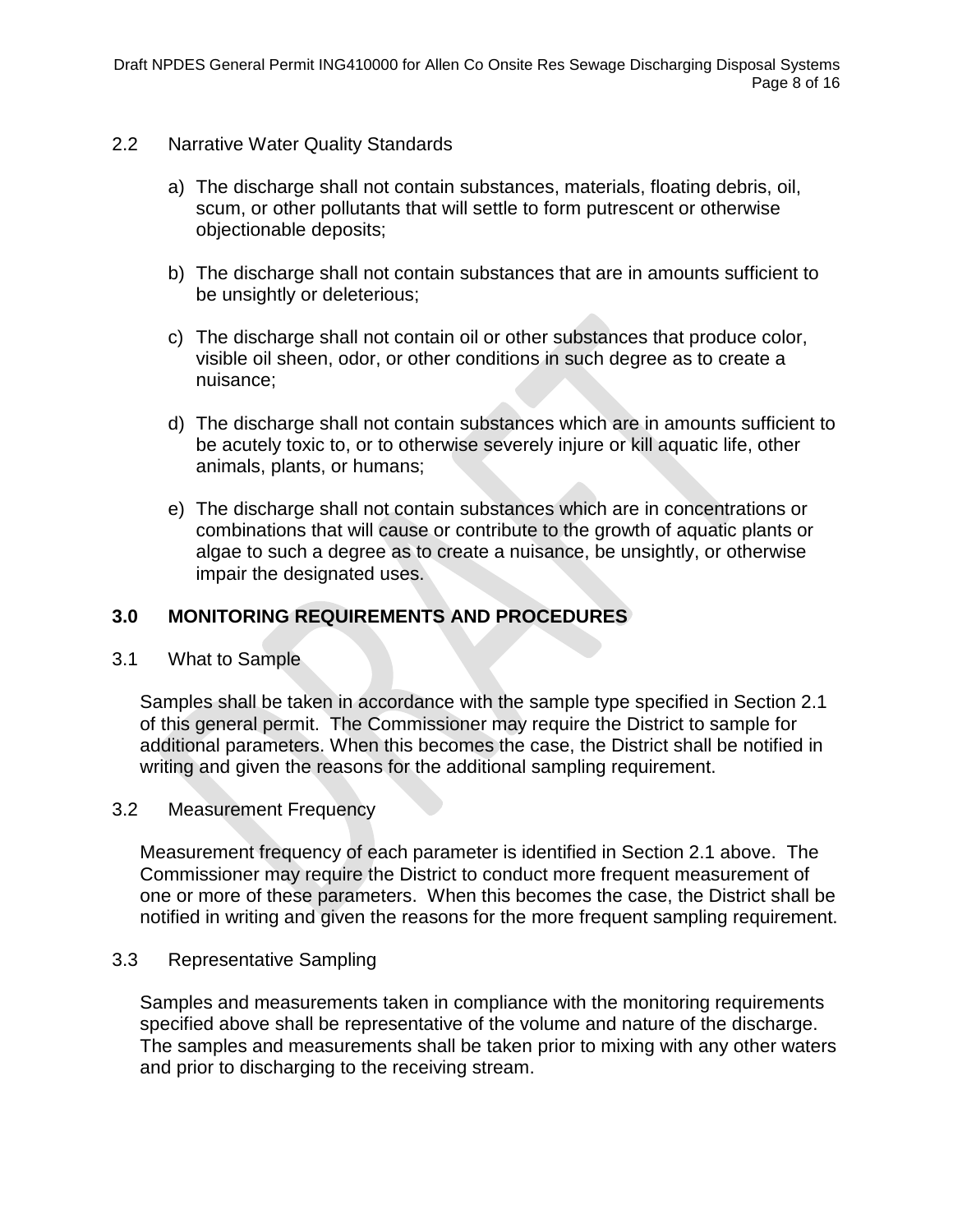### <span id="page-8-0"></span>3.4 Additional Monitoring by Permittee

When the District or a service provider monitors any pollutant at the location(s) designated herein more frequently than required by this permit, using approved analytical methods as specified in section 3.5 below, the results of this monitoring shall be included in the calculation and reporting of the values required in the semiannual Discharge Monitoring Report (DMR). Such increased frequency shall also be indicated. Other monitoring data not specifically required in this permit (such as internal process or internal waste stream data) which is collected by or for the permittee need not be submitted unless requested by the Commissioner.

### <span id="page-8-1"></span>3.5 Testing Procedures

The analytical and sampling methods used shall conform to the current version of 40 CFR 136. Multiple editions of Standard Methods for the Examination of Water and Wastewater are currently approved for most methods however, 40 CFR Part 136 should be checked to ascertain that a particular method is approved for a particular analyte. The approved methods may be included in the texts listed below. However, different but equivalent methods are allowable when they receive the prior written approval of the Commissioner.

- a) Standard Methods for the Examination of Water and Wastewater, 18<sup>th</sup>, 19<sup>th</sup>, or 20<sup>th</sup> Editions, 1992, 1995, or 1998, American Public Health Association, Washington, D.C. 20005.
- b) A.S.T.M. Standards, Parts 23, Water; Atmosphere Analysis, 1972 American Society for Testing and Materials, Philadelphia, PA 19103.
- c) Methods for Chemical Analysis of Water and Wastes, June 1974, Revised, March 1983, Environmental Protection Agency, Water Quality Office, Analytical Quality Control Laboratory, 1014 Broadway, Cincinnati, OH 45202.

#### <span id="page-8-2"></span>3.6 Recording of Results

For each measurement or sample taken pursuant to the requirements of this general permit, the certified service provider (or the District) shall record the following information:

- a) the place (outfall number), date, and time of sampling;
- b) the person(s) who performed the sampling or measurements;
- c) the dates and times the analyses were performed;
- d) the person(s) and laboratory who performed the analyses;
- e) the analytical techniques or methods used; and
- f) the results of all required analyses and measurements.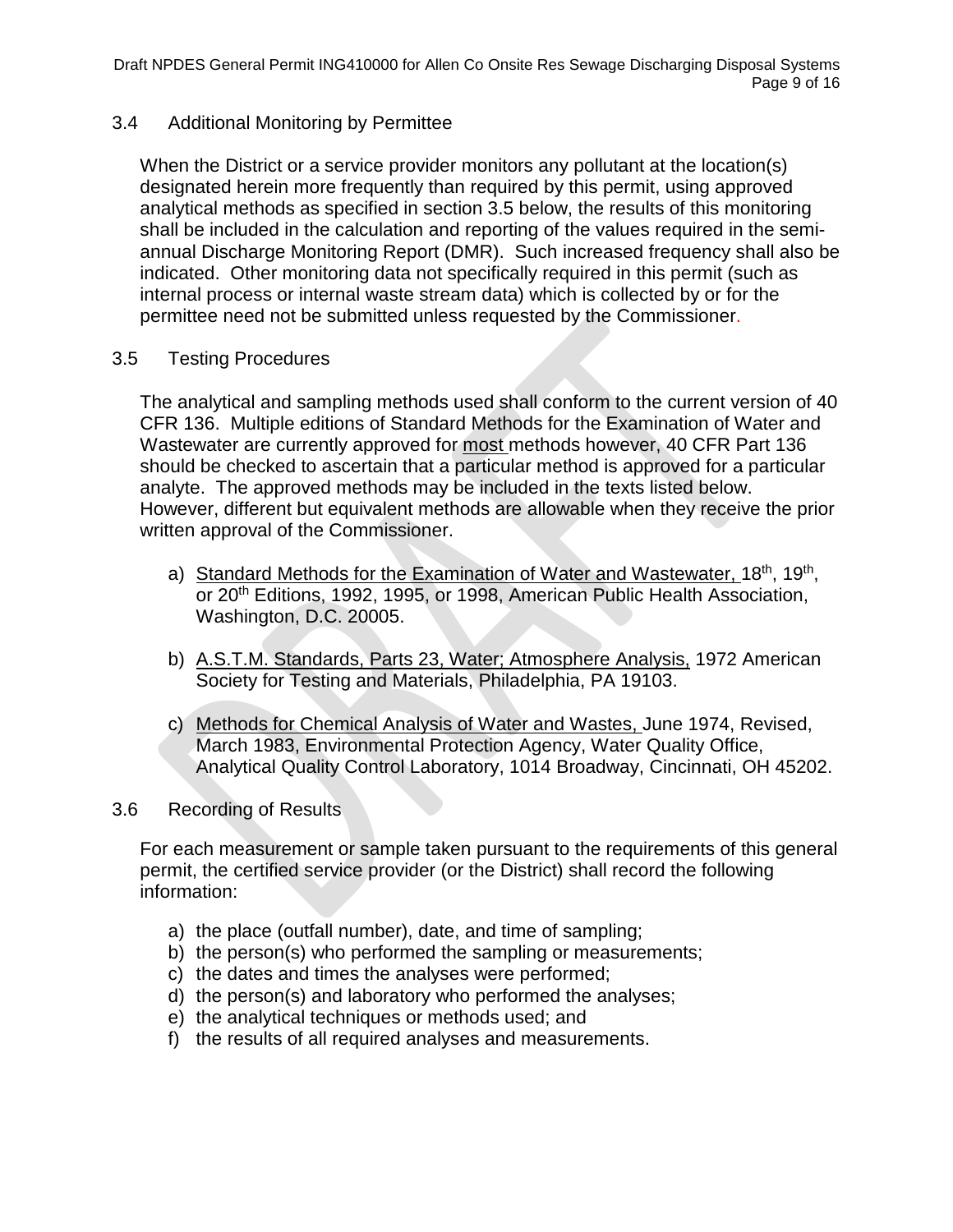Draft NPDES General Permit ING410000 for Allen Co Onsite Res Sewage Discharging Disposal Systems Page 10 of 16

- <span id="page-9-0"></span>3.7 Reporting Monitoring Results
	- a) The District shall submit complete discharge monitoring reports (DMRs) and state monthly monitoring reports (MMRs) to the Commissioner containing results obtained during the previous monitoring period on a semi-annual basis. Results obtained during the prior summer monitoring period shall be submitted to IDEM by January 31<sup>st</sup> of each year, and results obtained during the prior winter monitoring period shall be submitted to IDEM by June 30<sup>th</sup> of each year. The District is required to enroll in the NetDMR program for the electronic submittal of the federal Discharge Monitoring Reports and the state Monthly Monitoring Reports in lieu of submitting them via U.S. Mail.
	- b) DMRs must be signed and certified by the head of the governing body of the District, or his or her duly authorized representative. Such authorization must be submitted in writing and must explain the duties and responsibilities of the authorized representative.
	- c) The District shall keep a duplicate copy of all completed and signed monitoring report forms submitted. These documents shall be retained either onsite at the permitted facility or in such a manner that the reports will be readily available for IDEM compliance staff review.
	- d) Any communication regarding compliance with the conditions of this general permit must be addressed to both the District and:

Indiana Department of Environmental Management Office of Water Quality, IGCN Room 1255 Compliance Data Section 100 North Senate Avenue Indianapolis, Indiana 46204-2251.

f) The Regional Administrator of U.S. EPA may request the District to submit monitoring reports to the U.S. EPA when the U.S. EPA deems it necessary to assure compliance with the permit.

#### <span id="page-9-1"></span>3.8 Records Retention

All records and information resulting from the monitoring activities required by this permit, including all records of analyses performed and calibration and maintenance of instrumentation and recording from continuous monitoring instrumentation, shall be retained for a minimum of three (3) years. All records shall be kept at the permitted facility or in such a manner that the reports will be readily available for IDEM compliance staff review. The three year retention requirement shall be extended under the following conditions: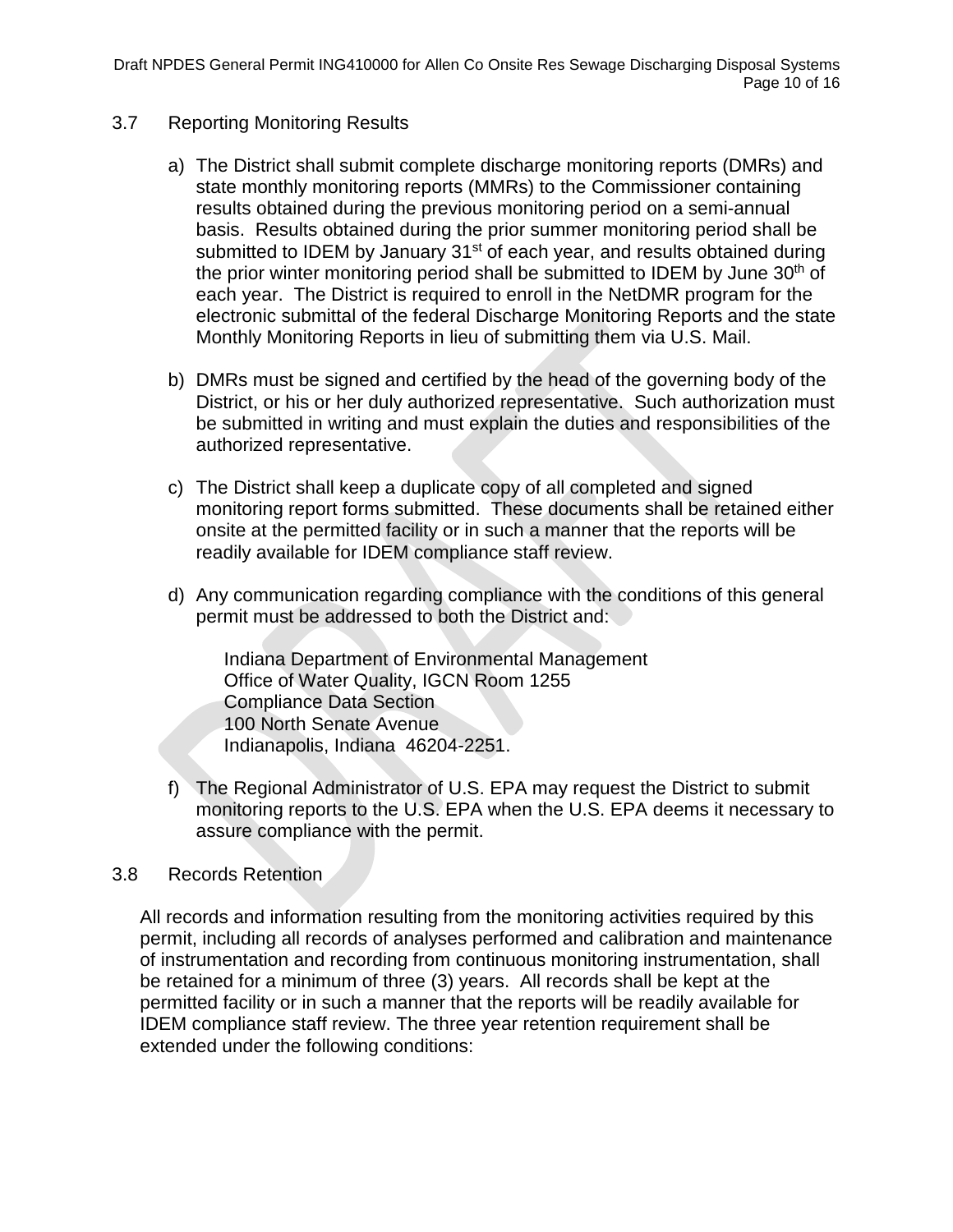- a) automatically during the course of any litigation regarding the discharge of pollutants by the permittee; or
- b) as requested by the Regional Administrator of U.S. EPA or the Commissioner.

#### <span id="page-10-0"></span>3.9 Reopening Clause

This general permit may be modified, or alternately, revoked and reissued, after public notice and opportunity for hearing to include any applicable effluent limitation or standard issued or approved under  $301(b)(2)(C)$ ,  $(D)$  and  $(E)$ ,  $304$   $(b)(2)$ , and 307(a)(2) of the Clean Water Act, when the effluent limitation or standard so issued or approved:

- a) contains different conditions or is otherwise more stringent than any effluent limitation in the permit; or
- b) controls any pollutant not limited in the permit.

If this general permit is modified or revoked and reissued all persons regulated under it will be notified by IDEM. Those persons notified under this Section shall, within one hundred twenty (120) days of the receipt of notification:

- 1) submit a complete NOI containing the information required under the modified or reissued permit; or
- 2) apply for an individual NPDES permit.; or
- 3) submit a Notice of Termination (NOT) of discharge.

## <span id="page-10-1"></span>**4.0 NOTICE OF INTENT (NOI) REQUIREMENTS**

<span id="page-10-2"></span>4.1 NOI Format

The District must submit a Notice of Intent (NOI) to IDEM to seek coverage under this general permit. This action will demonstrate the District's intent to comply with the general permit. Per IC 36-11 each homeowner who has an onsite residential sewage discharging disposal system and who has complied with all requirements of the District (which includes submitting an NOI to the District) will then automatically be covered by this general permit. The NOI form for ING410000 from the District to IDEM must be signed by the head of the governing body of the District.

- <span id="page-10-3"></span>4.2 Deadlines for NOI Submittal
	- a) For all sites that have existing, effective coverage under the general permitby-rule (327 IAC 15-14), on the effective date of this NPDES general permit,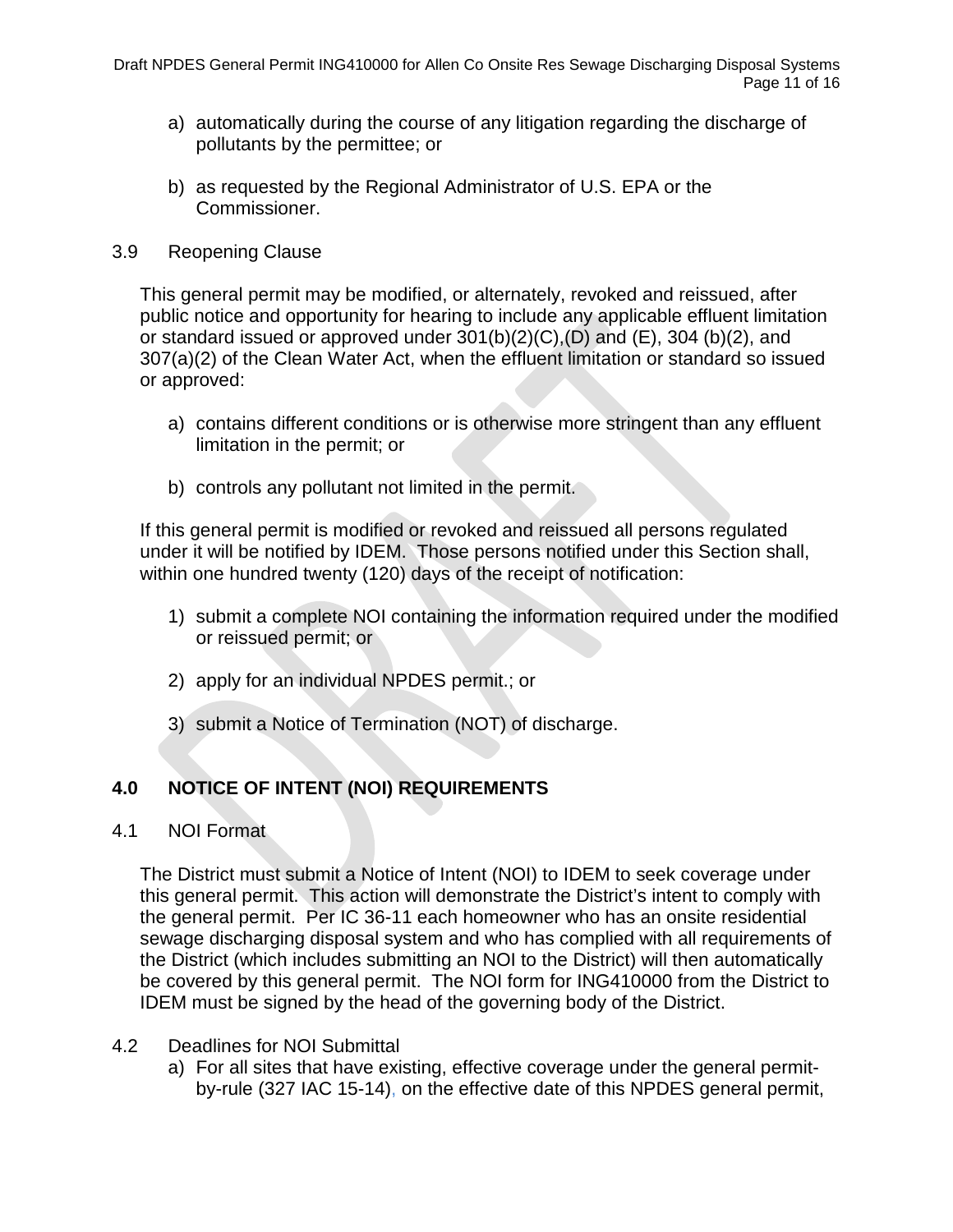the existing coverage shall automatically be extended provided that the District takes one of the following actions within ninety (90) days of the effective date of the general permit.

- 1) The District submits a new NOI in accordance with Section 4.0 of this general permit to affirm it intends to comply with the requirements of this new general permit;
- 2) The District notifies IDEM in writing of its intent to terminate general permit coverage in accordance with Section 5.0 of this general permit; or
- 3) The District submits an individual NPDES application or modification to IDEM for the existing discharge permitted by the former general permit. In such cases, the general permit coverage will remain in effect until the effective date of coverage under an individual NPDES permit.
- b) For subsequent renewals of general permit coverage under this general permit, an NOI shall be submitted by the District not less than ninety (90) days before the general permit expires.
- c) New Residential Site: If a new (previously unpermitted) site is approved by the District after the effective date of this general permit, the District shall submit an amended NOI to IDEM at least fifteen (15) days before any discharges of wastewater, unless a later date is allowed by the Commissioner.
- d) In the case of a transfer of ownership, the homeowner is required to fully notify the new owner of the property of the existence of the onsite residential sewage discharging disposal system and the requirements of this general permit. The homeowner shall also promptly notify the District of the change in ownership for the property. The District shall notify IDEM of the updated names, addresses, and contact information via semi-annual reports.
- e) The Commissioner may, with good cause shown in writing, extend any of the submission deadline time periods required above.
- <span id="page-11-0"></span>4.3 Submitting the Notice of Intent

The Notice of Intent and all supporting documents shall be submitted by the District to

> Indiana Department of Environmental Management Office of Water Quality, Permits Administration Section Indiana Government Center North, Room 1255 100 North Senate Avenue Indianapolis, Indiana 46204-2251

IDEM continues to develop means of electronic submittals for Notice of Intent and Notice of Termination forms. Upon availability and notification by the Commissioner of an electronic application process, the District may choose to or,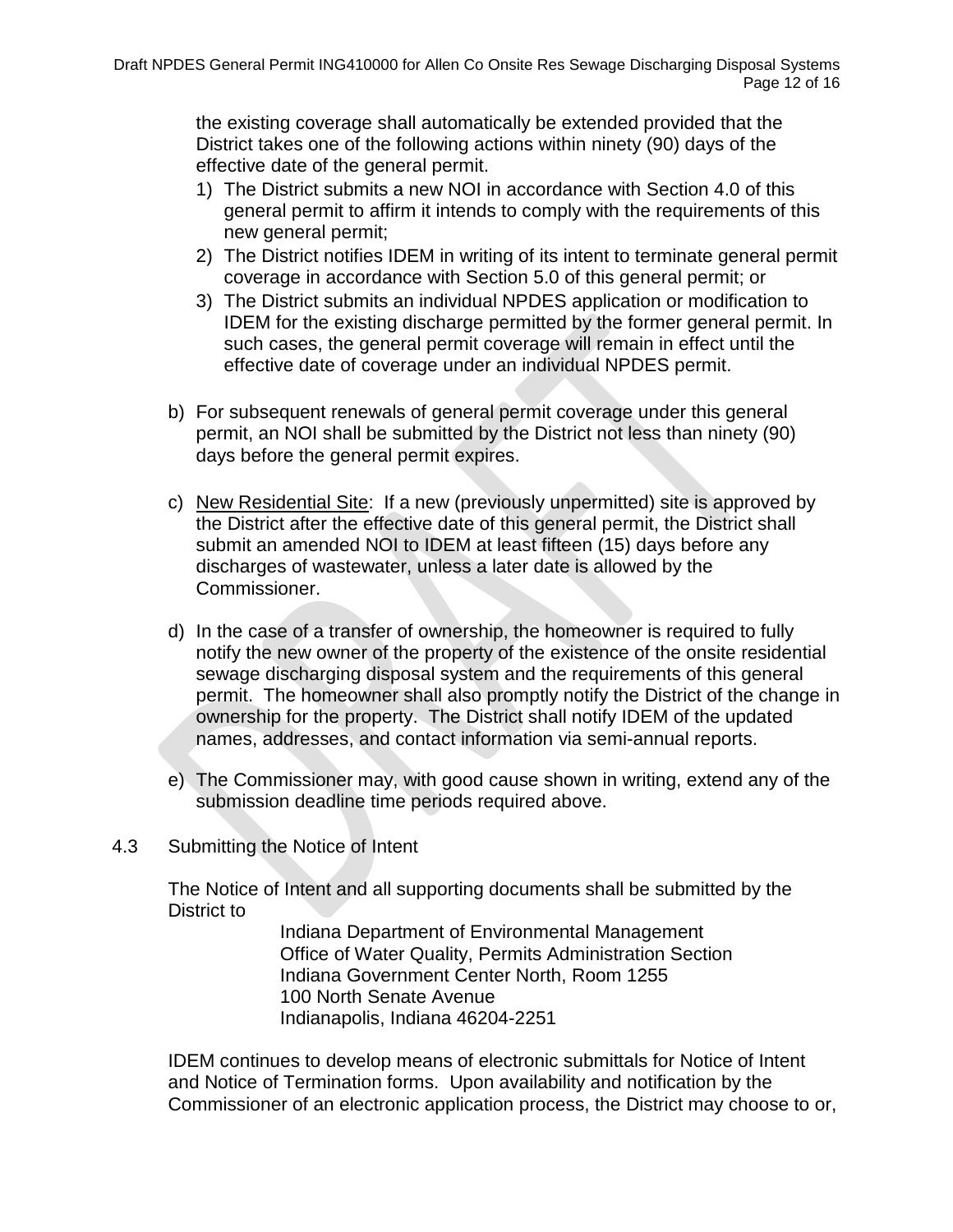may be required to, utilize this process to file the NOI, NOT and other submission requirements. If the electronic application process does become a requirement and the person does not have the ability to submit NOIs or NOTs electronically, the permittee may request an exemption from the requirement which shall include the justification of the inability to utilize an electronic filing system.

### <span id="page-12-0"></span>4.4 Content of the NOI from the District to IDEM

The following information must be included in an NOI:

- a) Name, email address, mailing address and telephone number of the head of the governing body of the District;
- b) Name, email address, mailing address and telephone number of any delegated representative for the head of the governing body of the District;
- c) name, telephone number, and email and mailing addresses of a contact person who is knowledgeable about the site, if other than the head of the governing body of the District;
- d) name, email address, mailing address, and phone number of contact person who will submit semi-annual monitoring reports to IDEM;
- e) a listing of all permitted onsite residential sewage discharging disposal system sites, which include the name of the current homeowner, the associated email address, the address of the site itself, and the latitudinal and longitudinal coordinates (to the nearest second) of each outfall location, the name of the surface waters receiving each discharge, and identification of any storm sewers which may initially receive any of the discharges;
- f) site map(s) identifying, via names of nearby streets or permanent structures, the location of the permitted sites where the discharges will occur; and the surface waters receiving the discharge. Multiple maps may be used if the location of the receiving waters is sufficiently distant from the site that too much detail is lost on a single map;
- g) a completed Potentially Affected Parties form (per IC 4-21.5, and mailing labels with the mail codes (Mail Code 65-42 PS) inserted on the first line of the label for each person listed; and
- h) a certification statement signed by the head of the governing body of the District.

## <span id="page-12-1"></span>**5.0 REQUESTING TERMINATION OF COVERAGE**

The District may request termination of coverage under this general permit when discharges of water to surface waters of the State have ceased. In order to do so, the District shall complete and submit a Notice of Termination (NOT) according to Section 4.3 of this permit.

The District will continue to be responsible for submitting all reports required by this permit until IDEM approves the NOT.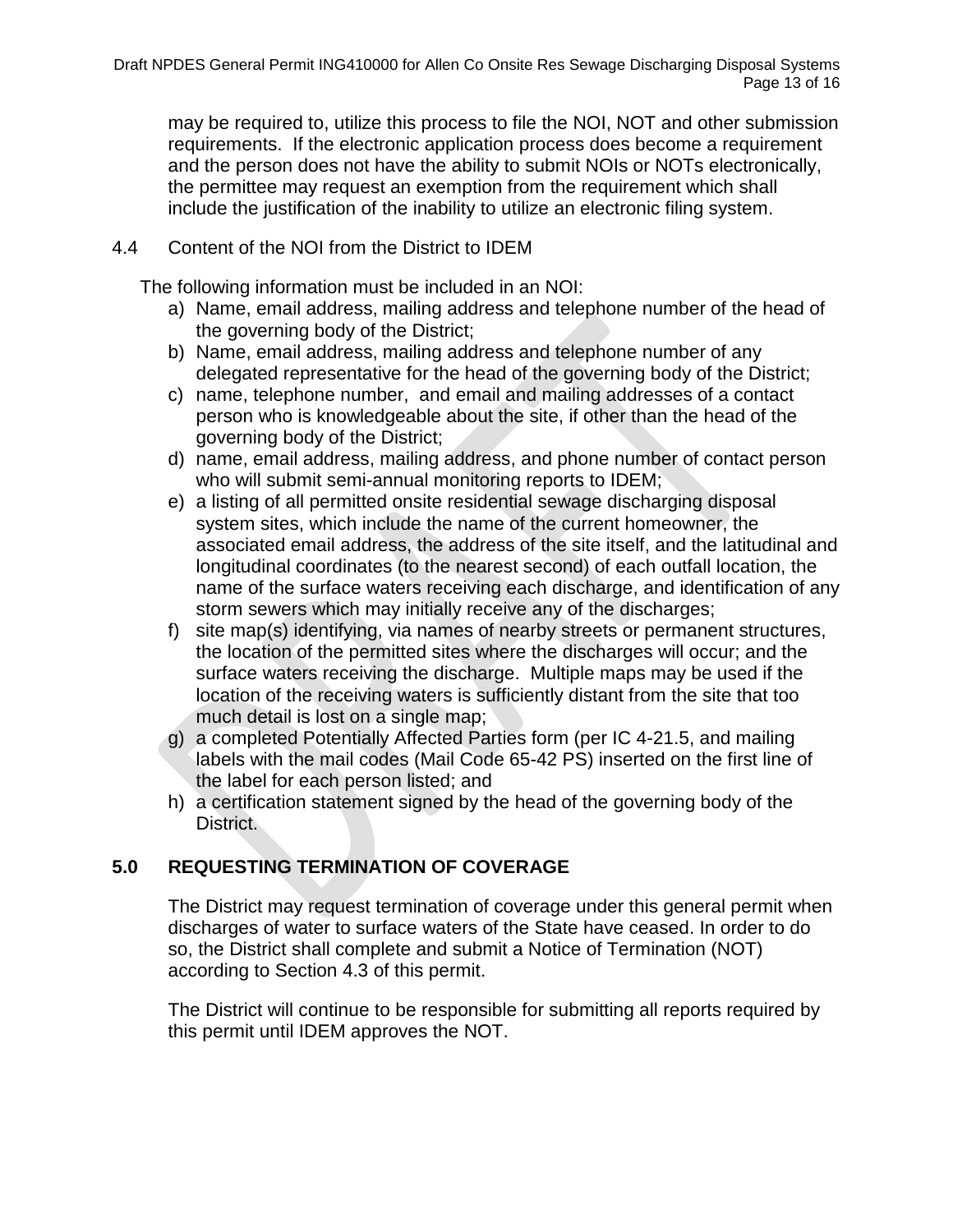Draft NPDES General Permit ING410000 for Allen Co Onsite Res Sewage Discharging Disposal Systems Page 14 of 16

### <span id="page-13-0"></span>**6.0 ADDITIONAL REQUIREMENTS**

<span id="page-13-1"></span>6.1 Standard Conditions for General Permits

The following standard permit conditions are incorporated by reference, as applicable to general permits.

| <b>Standard Conditions</b>                          | <b>Federal Regulatory Cite</b> |
|-----------------------------------------------------|--------------------------------|
| Duty to comply<br>a)                                | 40 CFR 122.41(a)               |
| Duty to reapply<br>b)                               | 40 CFR 122.41(b)               |
| Need to halt or reduce activity not a defense<br>C) | 40 CFR 122.41(c)               |
| Duty to mitigate<br>d)                              | 40 CFR 122.41(d)               |
| Proper operation and maintenance<br>e)              | 40 CFR 122.41(e)               |
| <b>Permit actions</b>                               | 40 CFR 122.41(f)               |
| Property rights<br>g)                               | 40 CFR 122.41(g)               |
| Duty to provide information<br>h'                   | 40 CFR 122.41(h)               |
| Inspection and entry                                | 40 CFR 122.41(i)               |
| Monitoring and records                              | 40 CFR 122.41(i)               |
| <b>Signatory requirements</b>                       | 40 CFR 122.41(k)               |
| Reporting requirements                              | 40 CFR 122.41(I)               |
| m) Bypass reporting                                 | 40 CFR 122.41(m)               |
| <b>Upset reporting</b><br>n)                        | 40 CFR 122.41(n)               |

- o) The homeowner of an onsite residential sewage discharging disposal system shall allow the District, the Commissioner or an authorized representative, upon presentation of credentials, to enter upon the premises where an onsite residential sewage discharging disposal system is located to determine compliance with this general permit and state water quality standards.
- p) The District shall allow the Commissioner or an authorized representative, upon presentation of credentials, to enter the District office and have access to and copy any records that must be kept under the conditions of this general permit, in accordance with 327 IAC 15-4-1(l).
- q) The conditions of this general permit are subject to enforcement pursuant to 327 IAC 15-4-1 and IC 13-30.
- r) The District shall maintain the following records within the District office and make them available for inspection pursuant to section 3.7 of this general permit:
	- (1) Monitoring reports required under section 2.1 of this general permit for each system within the District.
	- (2) A copy of the operating permit issued by the local health department for each system within the District.
	- (3) Signed requests for inclusion in the District and coverage under this general permit for each system within the District.
	- (4) A complete up-to-date listing of all active onsite residential sewage discharging disposal systems in the District along with current contact information for each homeowner.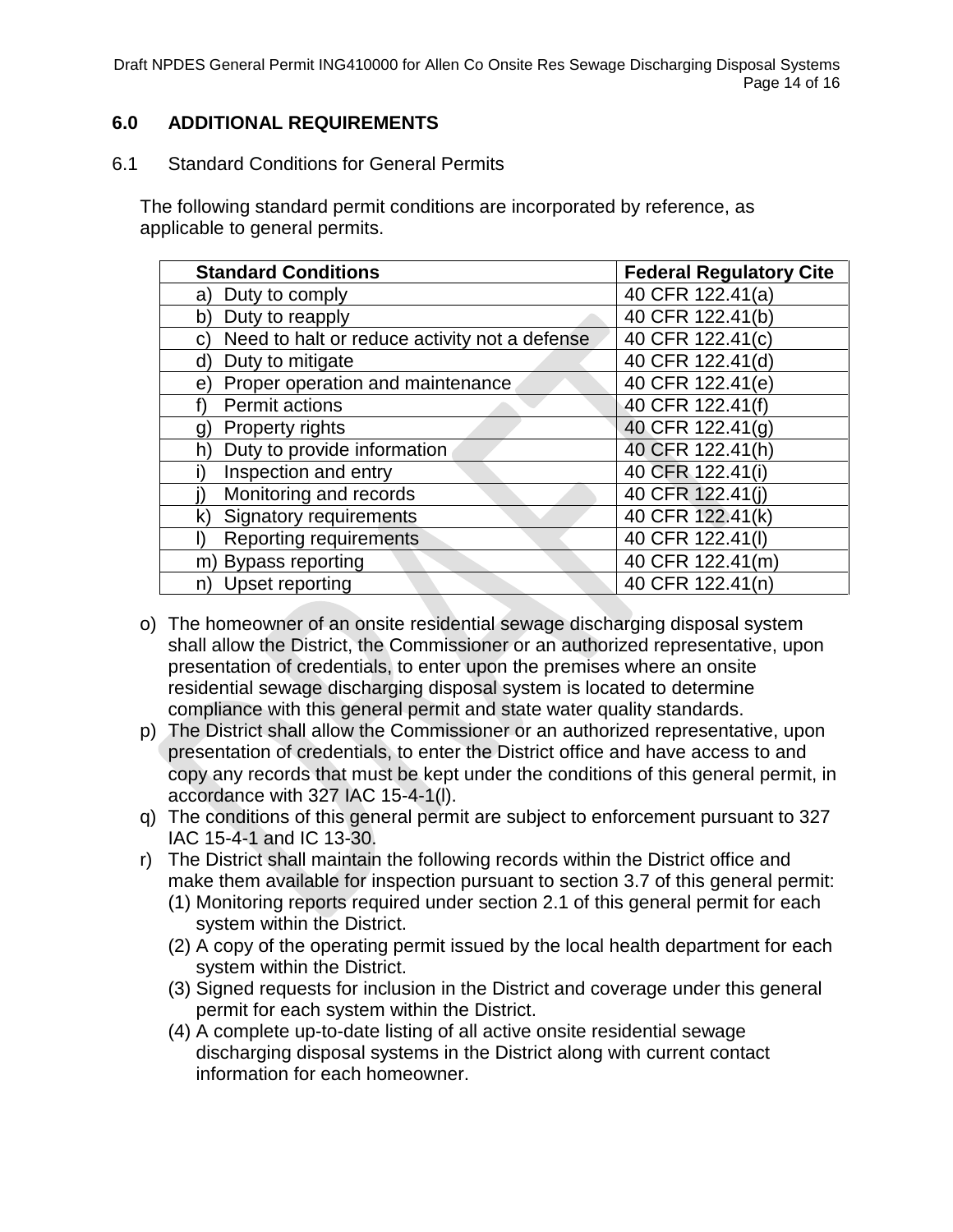#### <span id="page-14-0"></span>6.2 Other Information

When the District becomes aware of a failure to submit any relevant facts or the submission of incorrect information in an NOI or in any report, the District shall promptly submit such facts or corrected information to the Commissioner.

The District shall promptly provide to IDEM written notice of any changes to items listed on the NOI. These would include:

- a) any changes in contacts or responsible party;
- b) any changes to addresses for any contact or responsible party;
- c) any changes to telephone numbers for any contact person or responsible party; or
- d) any changes involving the person or position with delegated signature authority for any forms or reports required by this general permit as set forth in Section 6.1(k) of this general permit.
- <span id="page-14-1"></span>6.3 Effect of Noncompliance

All discharges shall be consistent with the terms and conditions of this general permit. Any noncompliance constitutes a violation of applicable State and Federal laws, the Clean Water Act and IC 13 and is grounds for enforcement action, termination of coverage under the permit, requiring an individual permit, and/or denial of permit coverage renewal.

When IDEM or the U.S. EPA determines that the effluent limitations contained in Sections 2.1 or 2.2 of this general permit are not being met consistently, or that the discharge is causing or contributing to an excursion above any applicable water quality standard, the District may be notified by the Commissioner in writing that an individual permit application is necessary.

<span id="page-14-2"></span>6.4 Reporting Spills and Noncompliance

The District must report to IDEM any adverse incidents (including spills and leaks) which reach any surface water of the state. When the District observes or is otherwise made aware of any permit noncompliance or any adverse incident that may have resulted from a discharge from any of the permitted residential sites, the District must notify IDEM by telephone at **(888) 233-7745:**

- a) immediately for bypasses, adverse incidents or noncompliance which pose a significant danger to human health or the environment, and
- b) as soon as possible but within two (2) hours of discovery for any bypasses, adverse incidents, or noncompliance resulting in death or acute injury or illness to animals or humans (see "Spill Response and Reporting Requirements" in 327 IAC 2-6.1).